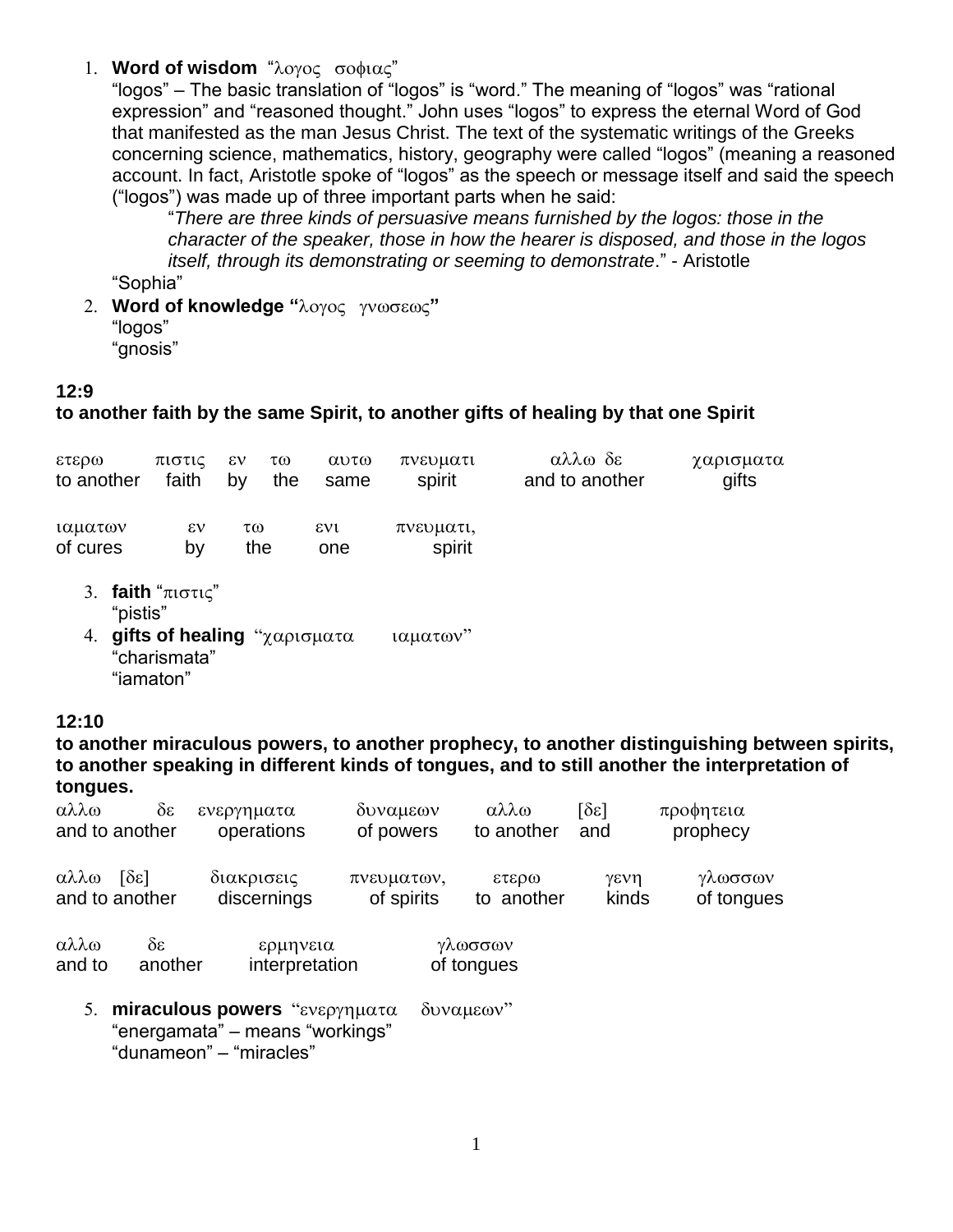6. **prophecy** "προφητεια"

"propheteia" – According to 1 Cor. 14:3 this gift is used to build up, encourage and comfort believers. This gift is mentioned in the NT several times: 1 Cor. 11:2-5; 12:28-29; 13:2; 13:8-9; 14:1-40; Acts 2:17-18; Acts 11:27-28; Acts 19:6; Acts 21:9-11; Romans 12:6; 1 Thes. 5:19-21; 1 Tim. 1:18; 1 Tim. 4:14; 1 John 4:1There are three views as to what this gift is referring to: **a.** Words, thoughts or revelation that God supernaturally reveals to a person's spirit/soul/mind. These thoughts from God are then spoken publicly in an understandable language to the body of Christ. This is the declaration of that which cannot be known by natural means. It comes from God and is the forth telling of the will of God concerning the past, present or the future. **b.** Some consider this to be the same or equal to the OT gift of the prophets. This is difficult to accept because that would mean people in the Corinthian church were speaking words that were divine and without error equivalent to the OT Scripture and Paul's teaching. 1 Corinthians 14:29 says that other prophets "should weigh carefully what is said" in the prophetic message. So, for this reason, and other reasons, this does not seem to be the correct understanding of this gift.

**c.** A third view equates "prophecy" with today's "preaching" and "teaching" of the written word of God. This does not seem to be an acceptable interpretation of this gift since it not even the same thing. For example, in Corinth the people were receiving the words with their gift of prophecy, but in today's church we read the text of Scripture, study and present the message. Indeed, a modern speaker could move into the use of the gift of prophecy during the message they are teaching or preaching, but a sermon or Bible teaching is not prophecy.

7. **discernings of spirits** "διακρισεις πνευματων"

"diakriseis" – means "judging between things, distinguish, discerning"

"pneuma" – means "current of air, breath, breeze. Used to refer to spirit of men or man's soul, man's disposition. Also refers to angels, demons or God's Spirit.

This gift appears to be the ability to distinguish a spiritual manifestation as being from the Holy Spirit or demonic. It is possible that some people may think they are manifesting the Holy Spirit or think they are following the Holy Spirit when in reality they are being led astray by deceiving spirits. Examples of this can be seen in these references:

- Acts 16:16-18 "*She kept this up for many days. Finally Paul became so annoyed that he turned around and said to the spirit, "In the name of Jesus Christ I command you to come out of her!" At that moment the spirit left her*."
- 1 Cor. 14:29 "*Two or three prophets should speak, and the others should weigh carefully what is said*."
- 1 Thess. 5:20-21 "*Do not treat prophecies with contempt but test them all; hold on to what is good*."
- 1 John 4:1 "*Dear friends, do not believe every spirit, but test the spirits to see whether they are from God, because many false prophets have gone out into the world*."

8. **kinds of tongues** "γενη γλωσσων" "yenos" – means "a generation, kind, stock". Translated as "kind, kindred, offspring, nation, stock, born, diversity, country, countryman, generation." "glossa" it means tongue as in the organ and by implication it means language

9. **interpretation of tonques** "ερμηνεια γλωσσων" "hermeneia" – "interpretation, translation. It means to interpret what has been spoken obscurely by others.

"glossa" it means tongue as in the organ and by implication it means language